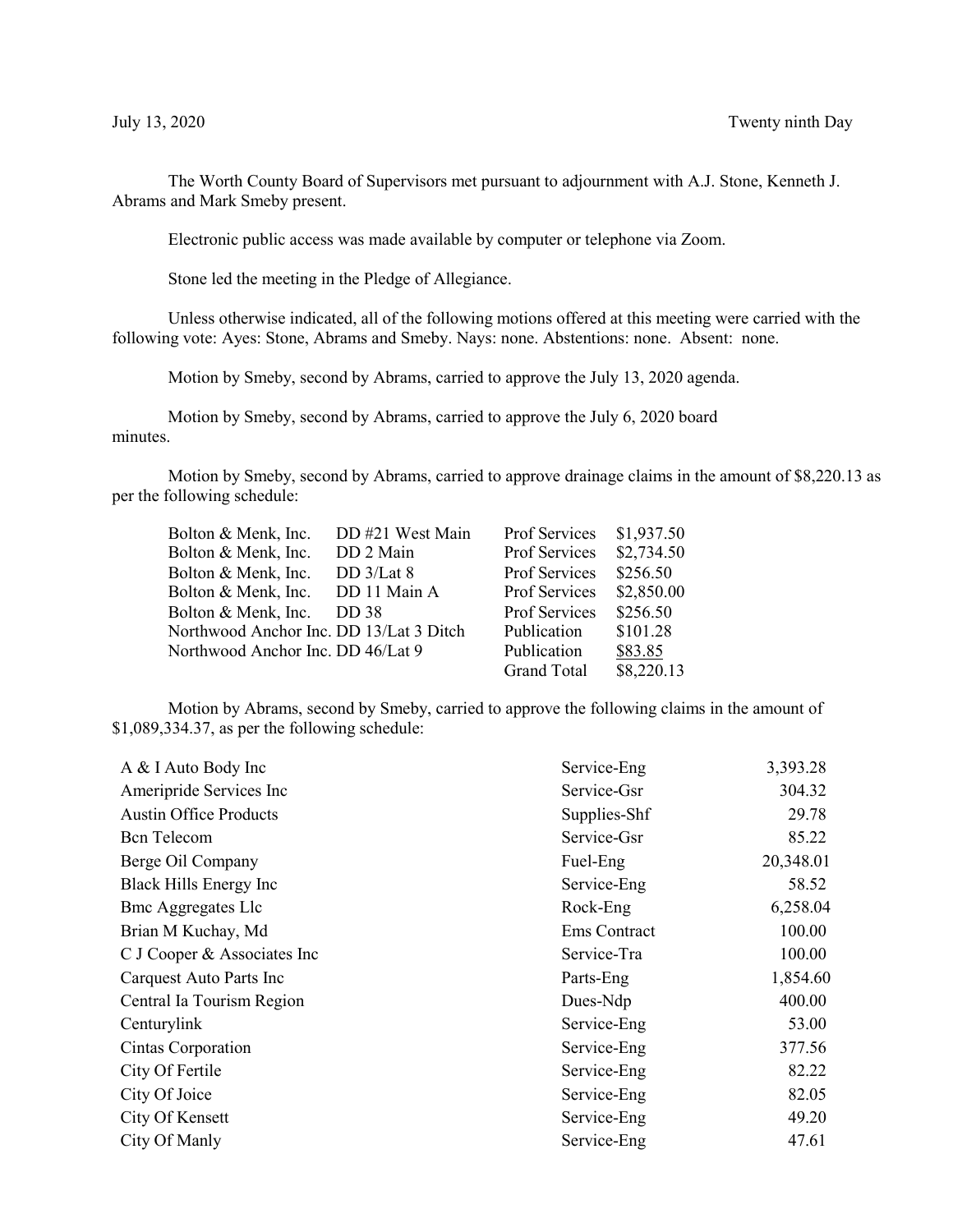| City Of Northwood                     | Service-Gsr        | 487.50    |
|---------------------------------------|--------------------|-----------|
| Com-Tec Land Mobile Radio             | Service-Shf        | 1,800.00  |
| Culligan Of Mason City                | Service-Gsr        | 196.28    |
| Dave Syverson Inc                     | Parts-Eng          | 558.04    |
| Dean Moretz                           | Reimb-Con          | 2,668.93  |
| Des Moines Stamp Mfg Co               | Supplies-Shf       | 32.40     |
| Elk Grove Cemetery                    | Service-Vaf        | 6.00      |
| Fertile Reminder                      | Renewal-Shf        | 8.00      |
| Five Star Cooperative                 | Supplies-Eng       | 169.59    |
| Gary Hanson                           | Safety-Eng         | 150.00    |
| <b>Grafton Cemetery Assn</b>          | Service-Vaf        | 624.00    |
| Greve Law Office                      | Rent & Payroll-Aty | 6,179.50  |
| Heartland Asphalt Inc                 | Supplies-Eng       | 962.47    |
| <b>Heartland Power Coop</b>           | Service-Wwt        | 2,957.24  |
| Henry M. Adkins & Son Inc.            | Equip-Aud          | 8,307.33  |
| Huber Supply Co Inc                   | Supplies-Eng       | 232.83    |
| I35/105 Welcome Center Inc.           | H/M Tax-Ndp        | 3,332.61  |
| Ia County Engineers Assn              | Dues-Eng           | 100.00    |
| Ia Dept Of Natural Resources          | Fee-Wat            | 439.69    |
| Ia Secretary Of State                 | Notary-Aud         | 30.00     |
| Icap                                  | Service-Ins        | 98,655.12 |
| Idda                                  | Dues-Drng          | 6,375.00  |
| Imwca                                 | Wk Comp Prem-Ins   | 12,277.00 |
| Ip Pathways                           | Service-Dap        | 620.20    |
| Ipac                                  | Fy21 Fee-Aud       | 3,719.76  |
| Isac                                  | Fy21 Dues-Org      | 5,900.00  |
| J & J Machining Welding & Fabricating | Supplies-Eng       | 205.12    |
| Joel Rohne                            | Mileage-It/Gis     | 25.30     |
| John Arrazolo                         | Rent-Soc           | 500.00    |
| Johnson Vinyl Graphics                | Service-Vaf        | 1,500.00  |
| Kelly Hardware                        | Supplies-Gsr       | 195.92    |
| Kenison Construction Inc              | Service-Wat        | 9,500.00  |
| Knudtson Automotive Service           | Service-Shf        | 511.62    |
| <b>Lawson Products Inc</b>            | Parts-Eng          | 387.85    |
| Lexisnexis                            | Service-Aty        | 171.00    |
| London Deer Creek Cemetery            | Service-Vaf        | 192.00    |
| Mail Services Llc                     | Supplies-Trs       | 307.76    |
| Manly Junction Signal                 | Service-Sup & Aud  | 481.14    |
| Mark's Tractor Inc                    | Parts-Eng          | 121.34    |
| Martin Marietta Materials Inc         | Rock-Eng           | 30,079.81 |
| Motorola Solutions Inc                | Service-Dap        | 82,269.99 |
| <b>Nelson Family Trust</b>            | Rent-Shf           | 300.00    |
| Niacog                                | Service-Tra        | 14,842.69 |
| No Wait Inside, Llc                   | Service-Dap        | 86.40     |
| North Central District Of Assessors   | Edu-Asr            | 525.00    |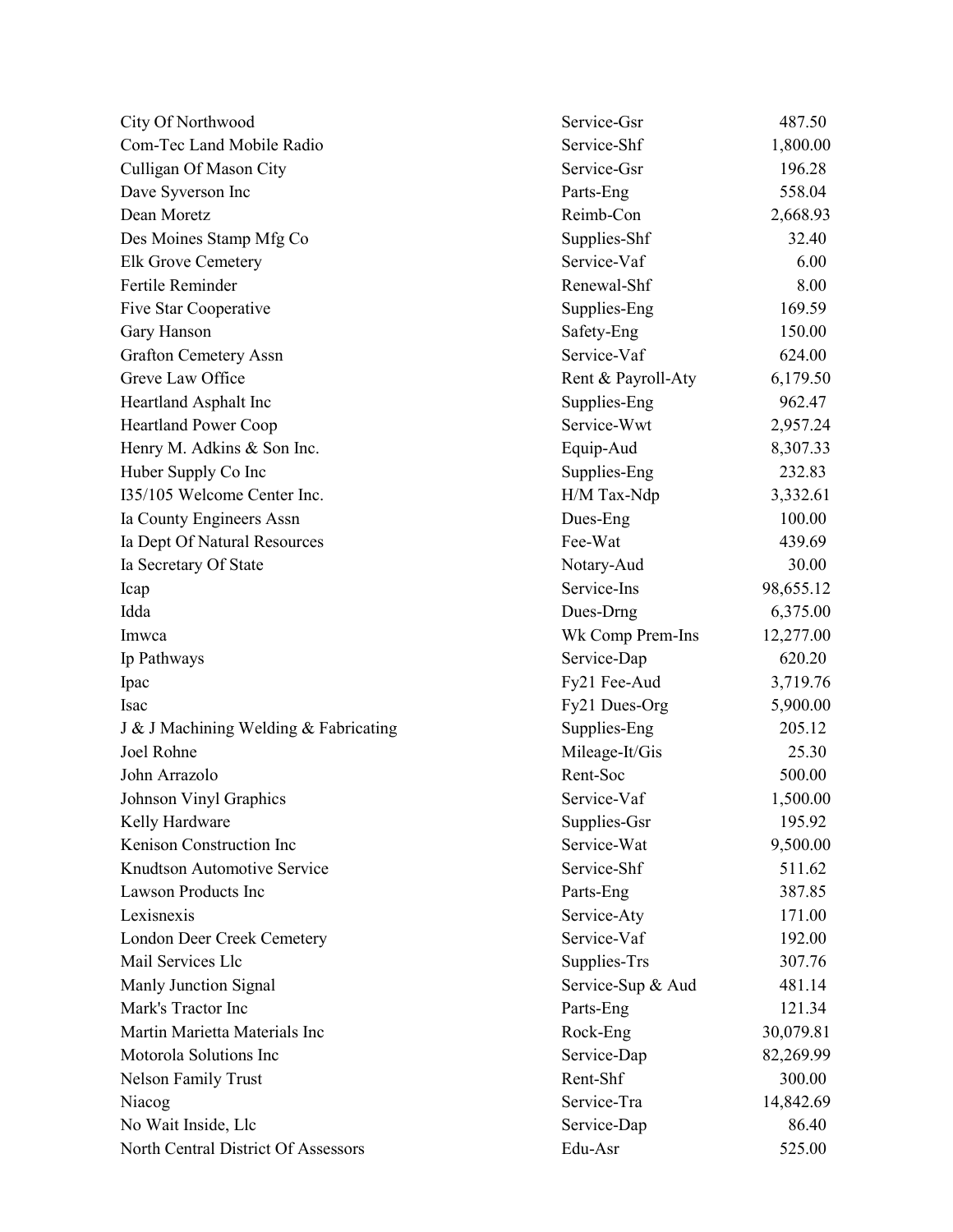| North Central Regional Emergency Response Commission | Service-Dis/Ema      | 5,774.48     |
|------------------------------------------------------|----------------------|--------------|
| North Iowa Cooperative Elevator                      | Supplies-Con         | 954.07       |
| North Iowa Media Group                               | Service-Aud          | 286.67       |
| Northwood Anchor Inc                                 | Service-Sup & Aud    | 697.74       |
| Northwood Sanitation Llc                             | Service-Gsr          | 191.50       |
| Nsb Bank                                             | Service-Dap          | 245.70       |
| <b>Pitney Bowes</b>                                  | Supplies-Dap         | 109.48       |
| Plunkett's Pest Control Inc                          | Service-Con          | 88.40        |
| Ram Systems                                          | Service-Phd          | 720.00       |
| Russell Meyer                                        | Reimb-Eng            | 138.08       |
| Shana Butler                                         | Mileage-Phd          | 32.00        |
| Shell Rock Cemetery Assn                             | Service-Vaf          | 414.00       |
| Shred Right                                          | Service-Phd          | 84.47        |
| Singelstad's Hardware                                | Supplies-Eng         | 21.76        |
| <b>St Patrick's Cemetery</b>                         | Service-Vaf          | 96.00        |
| <b>State Medical Examiners Office</b>                | Service-Mex          | 2,088.00     |
| <b>Sunset Rest Cemetery</b>                          | Service-Vaf          | 2,724.00     |
| The Sidwell Company                                  | Service-Dap          | 2,411.85     |
| <b>Trading Post</b>                                  | Parts-Eng            | 283.46       |
| Us Imaging, Inc.                                     | Service-Dap          | 49,793.00    |
| Vanguard Appraisals Inc                              | Service-Asr          | 13,475.00    |
| Veenstra & Kimm, Inc                                 | Service-Ndp          | 20,608.45    |
| Verizon Wireless                                     | Service-Ema          | 82.55        |
| Viafield                                             | Supplies-Con         | 2,258.52     |
| Visa                                                 | Service-Dap          | 2,282.04     |
| Von Bokern Associates Inc.                           | Service-Shf & Eng    | 4,500.00     |
| Wagner Tire Inc                                      | Service-Eng          | 20.00        |
| Wayne's Ski & Cycle                                  | Supplies-Shf         | 1,074.00     |
| Wex Bank                                             | Service-Tra          | 1,046.71     |
| Winnebago Co Auditor                                 | Service-Soc          | 4,030.15     |
| Winnebago Coop Telephone Assn                        | Service-Gsr          | 3,055.66     |
| Winn-Worth Betco                                     | H/M Tax-Ndp          | 4,998.91     |
| Worth Co Emergency Mgmt                              | 1st Qtr Pymt-Dis/Ema | 16,331.50    |
| Worth Co Historical Society                          | H/M Tax-Ndp          | 3,332.61     |
| Worth County Engineer                                | Fuel-Shf             | 2,820.14     |
| Worth County Fair                                    | H/M Tax-Ndp          | 4,998.91     |
| Worth County P H Petty Cash                          | Reimb-Phd            | 127.78       |
| Worth Lumber Co                                      | Supplies-Con         | 24.03        |
| Wunsch Construction Inc                              | Service-Ndp          | 603,952.68   |
| Ziegler Inc                                          | Supplies-Eng         | 544.23       |
|                                                      | <b>Grand Total</b>   | 1,089,334.37 |

Motion by Smeby, second by Abrams, carried to approve the sheriff and clerk of court's monthly reports and the auditor, sheriff and recorder's quarterly reports.